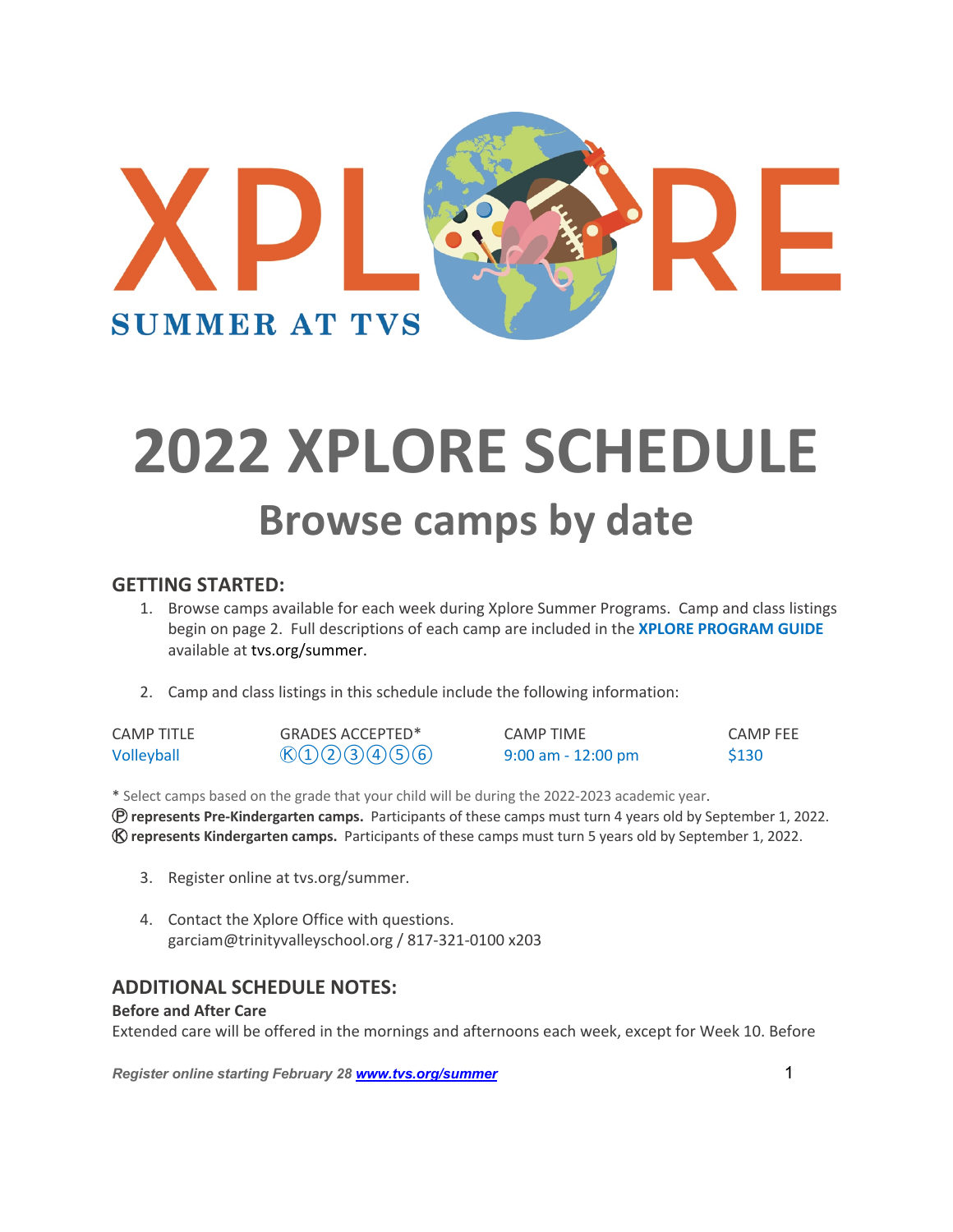and after care are not listed in this schedule but will appear as add-on options within the registration system. Select your camps first, then look for extended care as additional option. Before care: 8:00 - 9:00 am, \$20/week for 4-day camp. After care: 4:00 - 5:15 pm, \$20/week for 4-day camp.

#### **Lunch Bunch**

Lunch Bunch is a supervised lunch break from 12:00 - 1:00 pm, which is offered at no charge to campers attending both morning and afternoon camps, or full-day camps. Lunches are not provided.

## **WEEK #1: MAY 31 - JUNE 4\***

| <b>FULL-DAY CAMP &amp; CLASSES (TU-TH)</b>                                                      |                                  |                       |       |
|-------------------------------------------------------------------------------------------------|----------------------------------|-----------------------|-------|
| <b>Great Outdoors</b>                                                                           | $\mathcal{B}(1)$                 | 9:00 am - 4:00 pm     | \$200 |
| <b>Ceramics Studio I</b>                                                                        | 9600                             | 9:00 am - 4:00 pm     | \$230 |
| <b>MORNING CAMPS &amp; CLASSES (TU-TH)</b>                                                      |                                  |                       |       |
| <b>SPORTS: Boys' Basketball</b>                                                                 | 123456                           | 9:00 am - 12:00 pm    | \$100 |
| <b>SPORTS: Girls' Basketball</b>                                                                | 0000000                          | 9:00 am - 12:00 pm    | \$100 |
| <b>AFTERNOON CAMPS &amp; CLASSES (TU-TH)</b>                                                    |                                  |                       |       |
| <b>Bike Club</b>                                                                                | $\mathcal{B}(1)(2)$              | 1:00 pm - 4:00 pm     | \$100 |
| Shark Camp™<br>Xplore Partner: Challenge Island                                                 | $(1)$ $(2)$ $(3)$ $(4)$          | $1:00$ pm - $4:00$ pm | \$150 |
| <b>Girl EmPOWERment</b><br>Xplore Partner: Nanda Yoga                                           | 4560                             | 1:00 pm - 4:00 pm     | \$150 |
| <b>SPORTS: Boys' Basketball</b>                                                                 | 709                              | 1:00 pm - 3:00 pm     | \$70  |
| <b>SPORTS: Softball</b>                                                                         | (2) 3 4 5 6                      | 5:00 pm - 7:00 pm     | \$70  |
| <b>FRIDAY FUN DAY</b><br><b>Mindful Movers &amp; Makers</b><br>Xplore Partner: Nanda Yoga       | $\mathbb{O}(1)$                  | 9:00 am - 4:00 pm     | \$70  |
| <b>Happy Campers</b>                                                                            | (2)3(4)5(6)<br>$\left( 1\right)$ | 9:00 am - 4:00 pm     | \$50  |
| <b>SATURDAY CLINIC*</b>                                                                         |                                  |                       |       |
| <b>SPORTS: Softball Skills</b><br>This clinic runs for two consecutive Saturdays: June 4 and 11 | (8)(9)                           | $9:00$ am - 12:00 pm  | \$70  |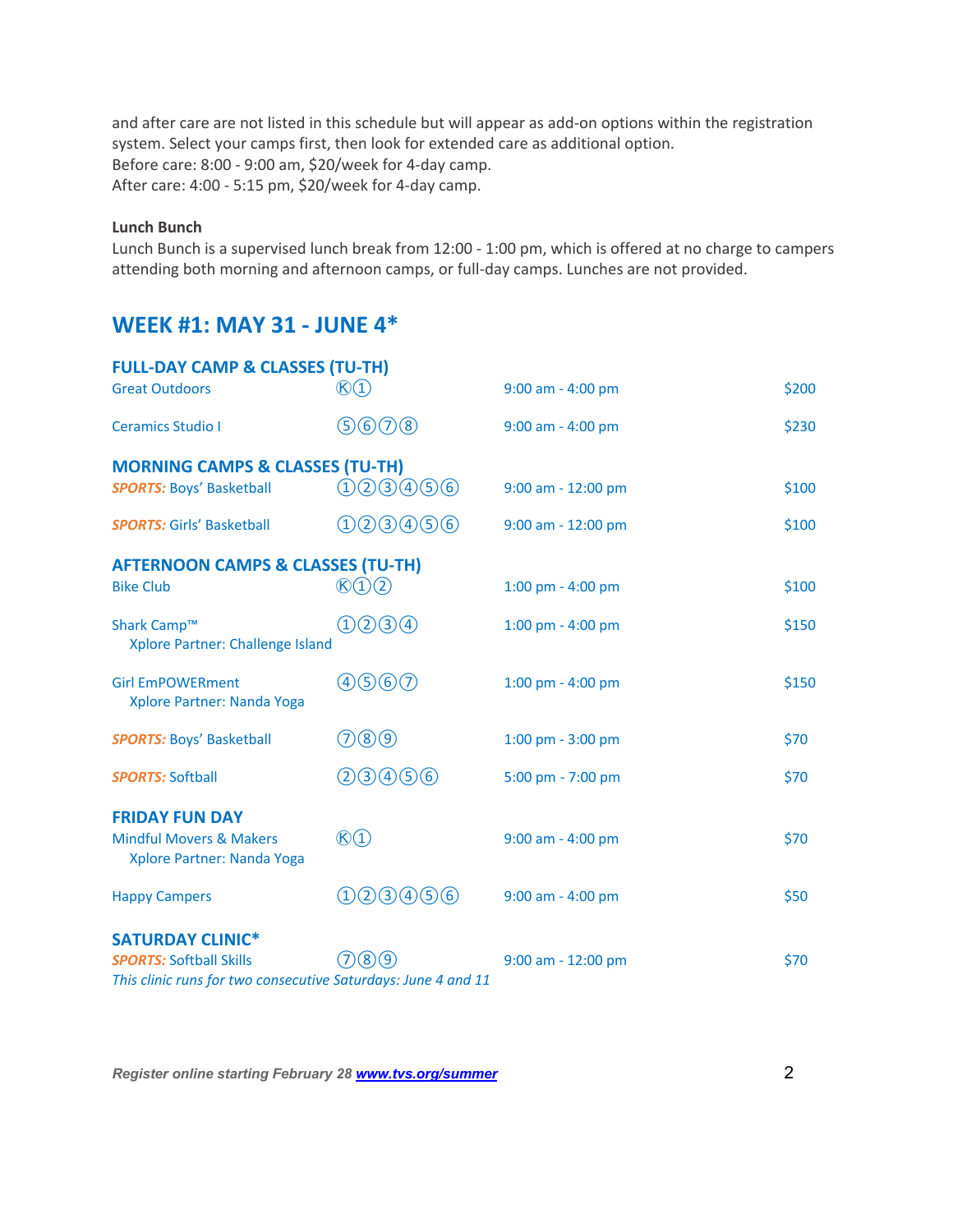## **WEEK #2: JUNE 6 - 11\***

#### **TROJAN POWER & TROJAN PREP (M-TH)**

The 2022 Trojan Power and Trojan Prep strength and conditioning programs will run Mondays through Thursdays. The June session will span June 6-30 and the July session will span July 5-21. Morning Trojan Power programs will be available for grades 9-12 and Trojan alums. Male athletes will meet 8:00 - 10:00 am. Female athletes will meet 9:00 - 11:00 am. An afternoon Trojan Prep program for grades 7-8 will be co-ed and will run 1:30 - 3:00 pm.

#### **MORNING CAMPS & CLASSES (M-TH)**

| Pocketful of Miracles (Incoming TVS Kinder) (K) |                                | 9:00 am - 12:00 pm    | \$130 |
|-------------------------------------------------|--------------------------------|-----------------------|-------|
| <b>Bike Club</b>                                | $\mathcal{B}(1)(2)$            | 9:00 am - 12:00 pm    | \$130 |
| Food, Glorious Food                             | (1)(2)(3)(4)                   | 9:00 am - 12:00 pm    | \$130 |
| Chinese Culture: Year of the Tiger              | (1) (2) (3) (4)                | 9:00 am - 12:00 pm    | \$130 |
| <b>SPORTS: Baseball</b>                         | 1003000                        | 9:00 am - 12:00 pm    | \$130 |
| <b>Science of Magic</b>                         | $(2)$ <sup>3</sup>             | 9:00 am - 12:00 pm    | \$130 |
| Climbing I                                      | (3) 4) 6)                      | 9:00 am - 12:00 pm    | \$130 |
| <b>SPORTS: Field Hockey</b>                     | (3005608)                      | 9:00 am - 12:00 pm    | \$130 |
| <b>Ceramics Studio II</b>                       | $56008900029:00$ am - 12:00 pm |                       | \$150 |
| Global Conflicts & Security Threats 6008900102  |                                | 9:00 am - 12:00 pm    | \$130 |
| <b>AFTERNOON CAMPS &amp; CLASSES (M-TH)</b>     |                                |                       |       |
| <b>Petite Picassos &amp; Mini Matisses</b>      | $\infty$                       | $1:00$ pm - $4:00$ pm | \$130 |
| <b>SPORTS: Football</b>                         | 1003005                        | 1:00 pm - 4:00 pm     | \$130 |
| Ooey, Gooey Down & Dirty                        | (1)(2)(3)(4)                   | 1:00 pm - 4:00 pm     | \$130 |
| <b>Kitchen Capades I</b>                        | (3) 4) 6)                      | 1:00 pm - 4:00 pm     | \$180 |
| <b>Science of Magic</b>                         | (4)(5)                         | 1:00 pm - 4:00 pm     | \$130 |
| <b>Climbing II</b>                              | 9600                           | 1:00 pm - 4:00 pm     | \$130 |
| Guitar                                          | 9600                           | 1:00 pm - 4:00 pm     | \$130 |
| <b>FRIDAY FUN DAY</b>                           |                                |                       |       |
| <b>Frizzle Fun</b>                              | $\mathcal{B}(1)$ (2)           | $9:00$ am - 4:00 pm   | \$50  |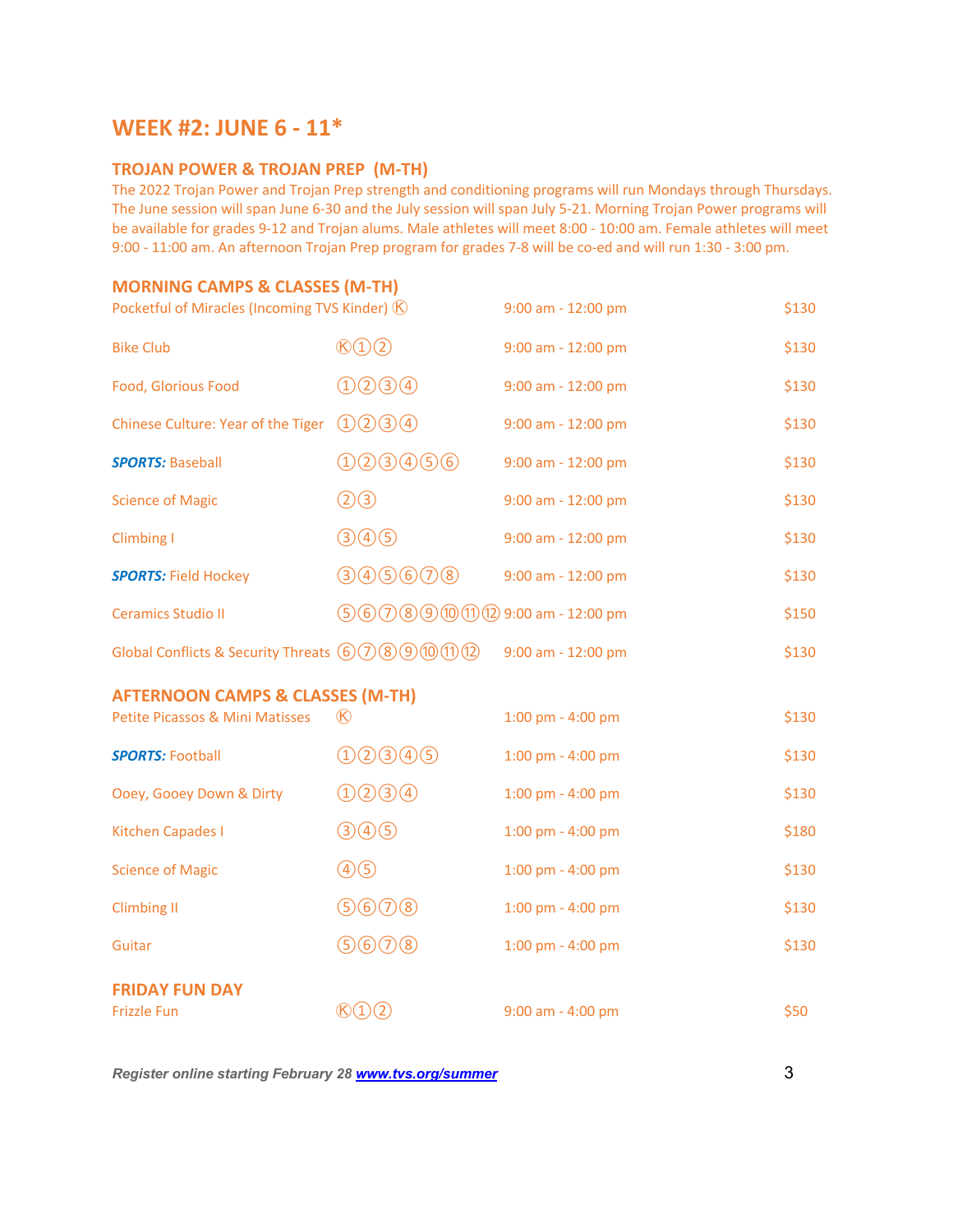| Choose Your Own Adventure                                                                                                  | (3)(4)(5)(6)       | $9:00$ am - 4:00 pm  | \$50        |
|----------------------------------------------------------------------------------------------------------------------------|--------------------|----------------------|-------------|
| <b>SPORTS: Futsal</b>                                                                                                      | (3)(4)(5)(6)(7)(8) | $9:00$ am - 4:00 pm  | <b>S50</b>  |
| <b>SATURDAY CLINIC*</b><br><b>SPORTS: Softball Skills</b><br>This clinic runs for two consecutive Saturdays: June 4 and 11 | (7)(8)(9)          | $9:00$ am - 12:00 pm | <b>\$70</b> |

## **WEEK #3: JUNE 13 - 17**

| <b>MORNING CAMPS &amp; CLASSES (M-TH)</b><br>Waves of Fun (Incoming TVS Pre-K) $(\widehat{P})$ |                         | 9:00 am - 12:00 pm | \$130 |
|------------------------------------------------------------------------------------------------|-------------------------|--------------------|-------|
| Chicka Chicka Boom Boom (Incoming TVS Kinder) $\circledR$                                      |                         | 9:00 am - 12:00 pm | \$130 |
| <b>Experience Español</b>                                                                      | <b>P</b>                | 9:00 am - 12:00 pm | \$130 |
| <b>SPORTS: Volleyball</b>                                                                      | 0000000                 | 9:00 am - 12:00 pm | \$130 |
| Mine Island Camp™                                                                              | $(1)$ $(2)$ $(3)$       | 9:00 am - 12:00 pm | \$200 |
| <b>Craft Heroes</b>                                                                            | ①②③                     | 9:00 am - 12:00 pm | \$130 |
| Jumanji                                                                                        | $(3)4)$ $(5)$           | 9:00 am - 12:00 pm | \$130 |
| <b>Simple Machines</b>                                                                         | (4)(5)(6)               | 9:00 am - 12:00 pm | \$130 |
| (4)5)6(7)8<br><b>Dance Workshop</b><br>This program runs for five days, Monday-Friday          |                         | 9:00 am - 12:00 pm | \$160 |
| <b>Climbing II</b>                                                                             | 9600                    | 9:00 am - 12:00 pm | \$130 |
| <b>Model UN</b>                                                                                | 60000000                | 9:00 am - 12:00 pm | \$130 |
| <b>AFTERNOON CAMPS &amp; CLASSES (M-TH)</b>                                                    |                         |                    |       |
| <b>Mad Scientists I</b>                                                                        | $\circled{\textsf{P}}$  | 1:00 pm - 4:00 pm  | \$130 |
| <b>Chicka Boom Bonus</b>                                                                       | R                       | 1:00 pm - 4:00 pm  | \$130 |
| <b>Bike Club</b>                                                                               | $\mathcal{B}(1)(2)$     | 1:00 pm - 4:00 pm  | \$130 |
| <b>S.T.E.A.M Challengers</b>                                                                   | $(1)$ $(2)$ $(3)$       | 1:00 pm - 4:00 pm  | \$130 |
| <b>Experience Español</b>                                                                      | $(1)$ $(2)$ $(3)$ $(4)$ | 1:00 pm - 4:00 pm  | \$130 |
| <b>American Girl &amp; Boy</b>                                                                 | (2)3(4)5                | 1:00 pm - 4:00 pm  | \$170 |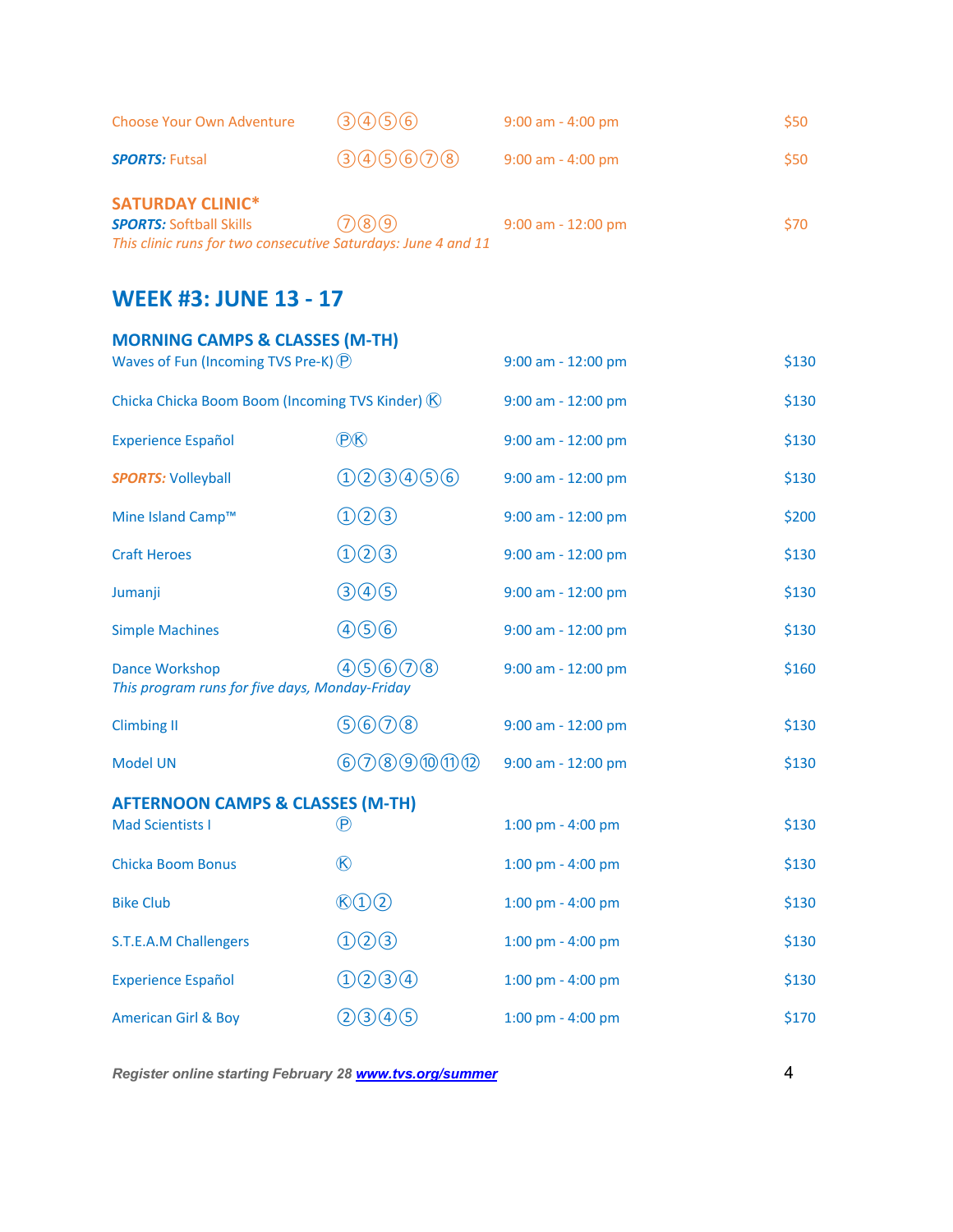| Climbing I                                                                                 | (3)(4)(5)                                                     | $1:00 \text{ pm} - 4:00 \text{ pm}$ | \$130   |
|--------------------------------------------------------------------------------------------|---------------------------------------------------------------|-------------------------------------|---------|
| <b>Kitchen Capades II</b>                                                                  | 560                                                           | $1:00 \text{ pm} - 4:00 \text{ pm}$ | \$180   |
| <b>SPORTS: Volleyball</b>                                                                  | (7)(8)(9)(0)(1)(12)                                           | $1:00 \text{ pm} - 4:00 \text{ pm}$ | \$130   |
| <b>FRIDAY FUN DAY</b>                                                                      |                                                               |                                     |         |
| Colorworld                                                                                 | $P(\mathcal{B}(1) \mathcal{Q}(3) \mathcal{A}(5) \mathcal{G})$ | 9:00 am - 4:00 pm                   | \$50    |
| <b>CREDIT COURSE</b>                                                                       |                                                               |                                     |         |
| Spanish IV - Virtual                                                                       | (10)(11)(12)                                                  | <b>TBD with instructor</b>          | \$1,000 |
| This program spans multiple weeks, meeting 2-3 times weekly from June 13 through August 5. |                                                               |                                     |         |

## **WEEK #4: JUNE 21 - 24**

| <b>FULL-DAY CAMP &amp; CLASSES (TU-TH)</b>                                                                       |                                               |                                     |       |  |
|------------------------------------------------------------------------------------------------------------------|-----------------------------------------------|-------------------------------------|-------|--|
| Ooey, Gooey, Messy Makers                                                                                        | (P(K)                                         | $9:00$ am - 4:00 pm                 | \$200 |  |
| Rocketry                                                                                                         | (2)3(4)                                       | $9:00$ am - 4:00 pm                 | \$230 |  |
| <b>MORNING CAMPS &amp; CLASSES (TU-TH)</b><br><b>SPORTS: Soccer</b><br>This camp will run 4 days, Tuesday-Friday | $(1)(2)(3)(4)(5)(6)(7)(8)$ 9:00 am - 12:00 pm |                                     | \$130 |  |
| <b>Elephant &amp; Piggie</b>                                                                                     | (1)(2)                                        | $9:00$ am - 12:00 pm                | \$100 |  |
| Dissecting & Drawing the Natural World $(3)(4)(5)$<br>This camp will run 4 days, Tuesday-Friday                  |                                               | $9:00$ am - 12:00 pm                | \$140 |  |
| Pop-Up Card Studio                                                                                               | (3)(4)(5)                                     | $9:00$ am - 12:00 pm                | \$110 |  |
| <b>Text-Based Coding Lab</b>                                                                                     | $\circledcirc$ $\circledcirc$                 | 9:00 am - 12:00 pm                  | \$100 |  |
| <b>Climbing III</b>                                                                                              | (8)(9)(10)(11)(12)                            | 9:00 am - 12:00 pm                  | \$130 |  |
| <b>SPORTS:</b> Basketball Skills: Ball-Handling (8) (9) (1) (1) (1)                                              |                                               | 10:00 am - 12:00 pm                 | \$70  |  |
| <b>AFTERNOON CAMPS &amp; CLASSES (TU-TH)</b><br><b>Brainiacs</b>                                                 | (2)(3)                                        | 1:00 pm - 4:00 pm                   | \$100 |  |
| <b>Mixed Media Studio</b>                                                                                        | (3)(4)(5)                                     | $1:00 \text{ pm} - 4:00 \text{ pm}$ | \$120 |  |
| Dissecting & Drawing the Natural World $(3)(4)(5)$<br>This camp will run 4 days, Tuesday-Friday                  |                                               | $1:00 \text{ pm} - 4:00 \text{ pm}$ | \$140 |  |
| <b>SPORTS:</b> Basketball Skills: Ball-Handling $(4)(5)(6)(7)$                                                   |                                               | $1:00$ pm - $3:00$ pm               | \$70  |  |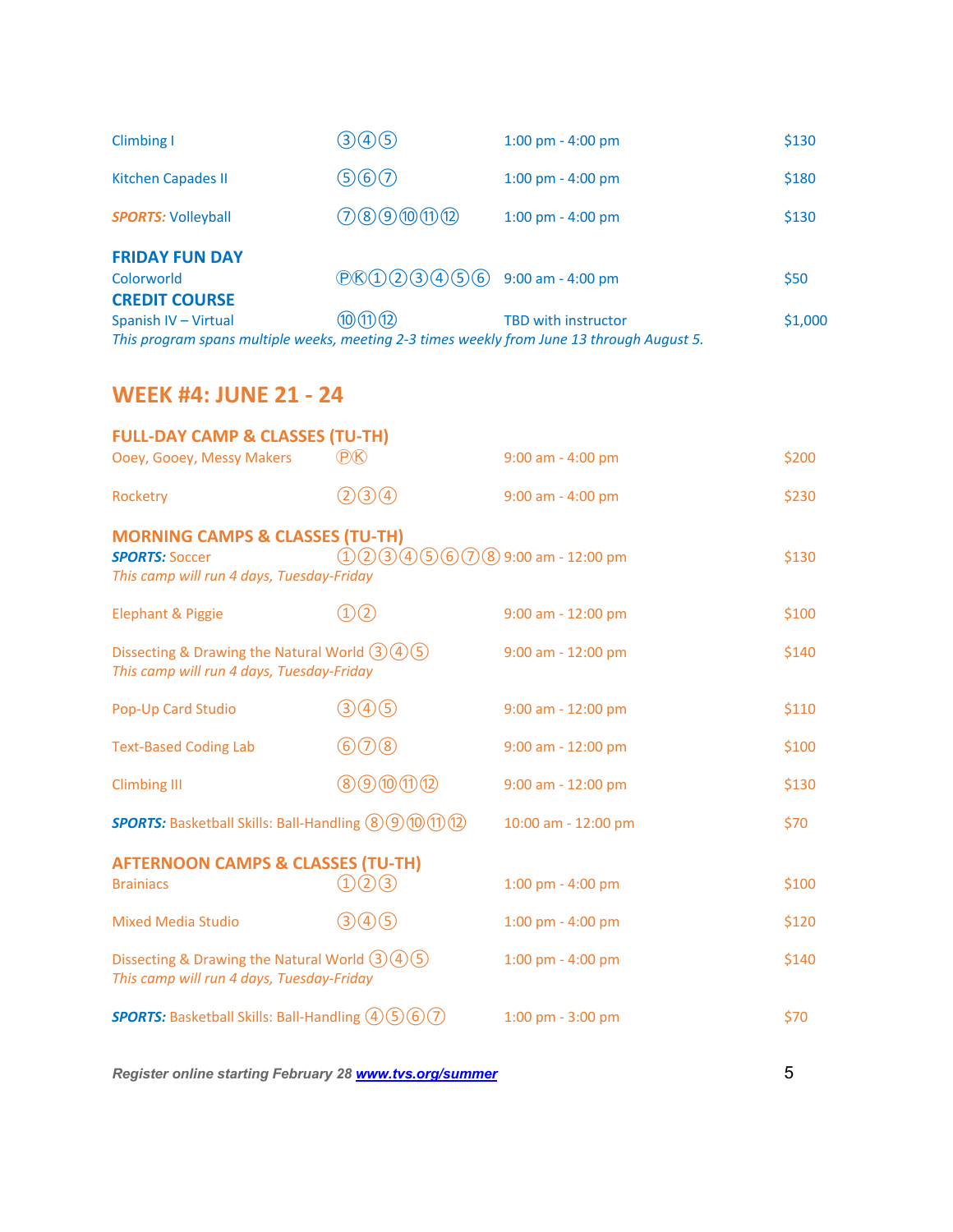| <b>Maker Lab</b>                                                                                                | $(6)$ $(7)$ $(8)$                         | $1:00 \text{ pm} - 4:00 \text{ pm}$ | \$100 |
|-----------------------------------------------------------------------------------------------------------------|-------------------------------------------|-------------------------------------|-------|
| <b>FRIDAY FUN DAY</b><br><b>Games Galore</b>                                                                    | <b>P</b>                                  | $9:00$ am - 4:00 pm                 | \$50  |
| Game On                                                                                                         | (1)(2)(3)(4)(5)(6)                        | 9:00 am - 4:00 pm                   | \$50  |
| <b>WEEK #5: JUNE 27 - JULY 1</b>                                                                                |                                           |                                     |       |
| <b>FULL-DAY CAMP &amp; CLASSES (M-TH)</b><br><b>Happy Campers: Special Edition</b>                              | (2)(3)                                    | 9:00 am - 4:00 pm                   | \$355 |
| Rocketry                                                                                                        | 466                                       | 9:00 am - 4:00 pm                   | \$310 |
| <b>MORNING CAMPS &amp; CLASSES (M-TH)</b><br><b>Storybook Adventure</b>                                         | P(X)                                      | $9:00$ am - 12:00 pm                | \$130 |
| <b>SPORTS: Cheer</b>                                                                                            | 1000005                                   | 9:00 am - 12:00 pm                  | \$130 |
| <b>Physics for Littles</b>                                                                                      | (1)(2)(3)                                 | 9:00 am - 12:00 pm                  | \$130 |
| Graphic Novels: Reading & Designing Comics $(3)(4)$                                                             |                                           | 9:00 am - 12:00 pm                  | \$130 |
| <b>Gold Medal Math Games</b>                                                                                    | 9600                                      | 9:00 am - 12:00 pm                  | \$130 |
| <b>Orchestra Camp</b><br>This camp will span two weeks: June 27-July 1 (M-FR) and July 5-8 (TU-FR)              | $(5)$ 6 7 8 9 10 11 12 9:00 am - 12:00 pm |                                     | \$280 |
| <b>Dance Workshop</b><br>This program runs for five days, Monday-Friday                                         | (9)(0)(1)(1)                              | 9:00 am - 12:00 pm                  | \$160 |
| <b>AFTERNOON CAMPS &amp; CLASSES (M-TH)</b><br><b>Mindful Movers &amp; Makers</b><br>Xplore Partner: Nanda Yoga | $P$ $R$                                   | $1:00 \text{ pm} - 4:00 \text{ pm}$ | \$200 |
| Arcade Mania Camp™<br>Xplore Partner: Challenge Island                                                          | (1)(2)(3)(4)                              | 1:00 pm - 4:00 pm                   | \$200 |
| <b>Orchestra Camp</b><br>This camp will span two weeks: June 27-July 1 (M-FR) and July 5-8 (TU-FR)              | (1)(2)(3)(4)                              | 1:00 pm - 4:00 pm                   | \$280 |
| <b>Makeshop</b>                                                                                                 | $(2)$ (3)                                 | 1:00 pm - 4:00 pm                   | \$130 |
| Math in Art, Art in Math                                                                                        | (5)(6)(7)(8)                              | 1:00 pm - 4:00 pm                   | \$130 |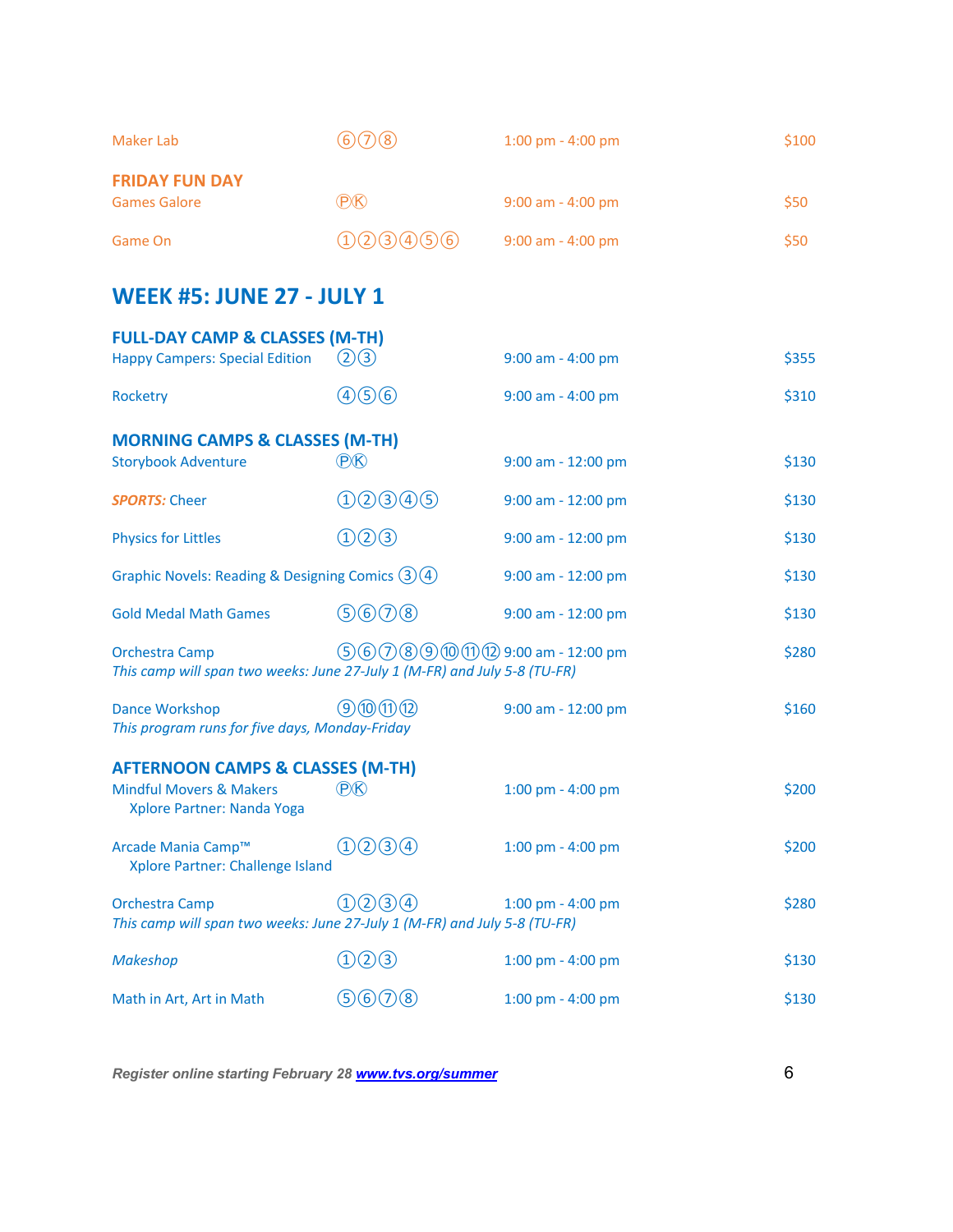| <b>SPORTS: Football</b>                                                                         | 600                                        | 1:00 pm - 4:00 pm                   | \$130       |
|-------------------------------------------------------------------------------------------------|--------------------------------------------|-------------------------------------|-------------|
| <b>FRIDAY FUN DAY</b><br><b>Stars and Stripes Forever</b>                                       | $P$ $R$ $(1)$ $(2)$ $(3)$ $(4)$ $(5)$ $6)$ | 9:00 am - 4:00 pm                   | \$50        |
| <b>WEEK #6: JULY 5 - 8</b>                                                                      |                                            |                                     |             |
| <b>FULL-DAY CAMP &amp; CLASSES (TU-TH)</b>                                                      |                                            |                                     |             |
| Oceans of Fun                                                                                   | $\mathbb{R}$ <sup>(1)</sup>                | 9:00 am - 4:00 pm                   | \$200       |
| <b>Musical Theater Workshop</b>                                                                 | (3)4)56                                    | 9:00 am - 4:00 pm                   | \$200       |
| <b>MORNING CAMPS &amp; CLASSES (TU-TH)</b>                                                      |                                            |                                     |             |
| Robopets<br><b>Xplore Partner: Snapology</b>                                                    | <b>P</b>                                   | 9:00 am - 12:00 pm                  | \$150       |
| <b>M&amp;M Mania</b>                                                                            | $(1)$ $(2)$ $(3)$                          | 9:00 am - 12:00 pm                  | \$100       |
| <b>STEM: World Landmarks</b>                                                                    | (2) 3) 4                                   | 9:00 am - 12:00 pm                  | \$100       |
| <b>SPORTS:</b> Basketball Skills: Shooting 46567                                                |                                            | 10:00 am - 12:00 pm                 | \$70        |
| Hardware/Arduino Camp                                                                           | 60009                                      | 9:00 am - 12:00 pm                  | \$100       |
| <b>AFTERNOON CAMPS &amp; CLASSES (TU-TH)</b>                                                    |                                            |                                     |             |
| <b>ROY G BIV</b>                                                                                | <b>P</b>                                   | 1:00 pm - 4:00 pm                   | \$100       |
| <b>SPORTS: Tennis</b>                                                                           | ①②                                         | 1:00 pm - 4:00 pm                   | \$110       |
| <b>Science of Superpowers</b><br><b>Xplore Partner: Snapology</b>                               | (2)3(4)                                    | 1:00 pm - 4:00 pm                   | \$150       |
| <b>Mixed Maker Lab</b>                                                                          | 466                                        | $1:00 \text{ pm} - 4:00 \text{ pm}$ | \$100       |
| <b>Brain Games</b>                                                                              | $\circledcirc$ $\circledcirc$              | 1:00 pm - 4:00 pm                   | \$100       |
| <b>SPORTS:</b> Basketball Skills: Shooting 8 9 10 11 12                                         |                                            | 1:00 pm - 3:00 pm                   | \$70        |
| <b>FRIDAY FUN DAY</b>                                                                           |                                            |                                     |             |
| Waterworks                                                                                      | $P$ $R$ $(1)$ $(2)$ $(3)$ $(4)$ $(5)$ $6)$ | 9:00 am - 4:00 pm                   | \$50        |
| <b>MUCH ADO ABOUT SHAKESPEARE</b>                                                               |                                            |                                     |             |
| <b>MAAS: Romeo &amp; Juliet</b><br>This program spans three weeks: July 5-23 with performances. | (8)9101112                                 | 12:00 pm - 6:00 pm                  | \$300/\$550 |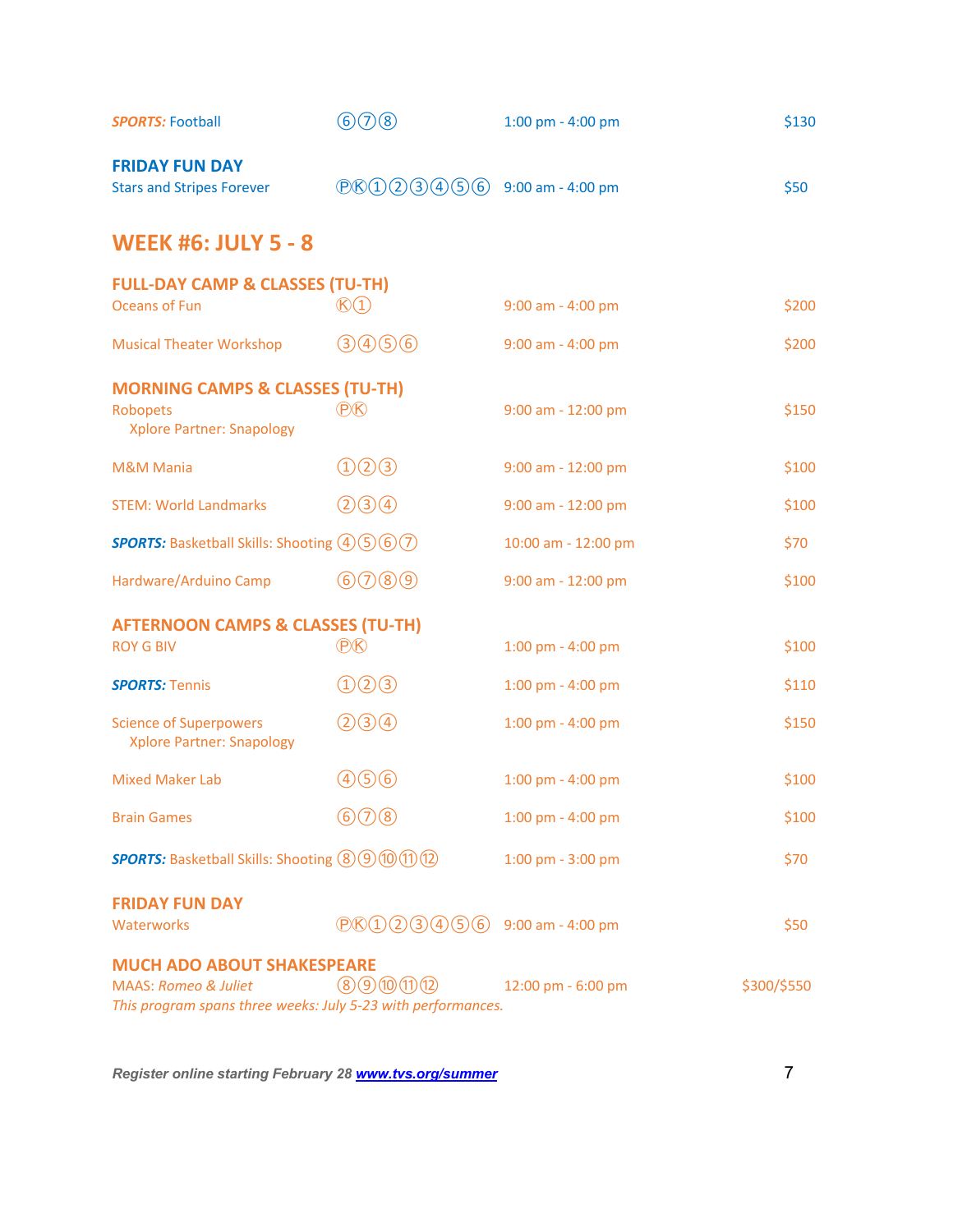## **WEEK #7: JULY 11 - 15**

| <b>MORNING CAMPS &amp; CLASSES (M-TH)</b>                                                  |                                |                      |       |
|--------------------------------------------------------------------------------------------|--------------------------------|----------------------|-------|
| <b>Arctic Blast</b>                                                                        | <b>P</b>                       | 9:00 am - 12:00 pm   | \$130 |
| Mini-Musical: E-I-E-I-OOPS!                                                                | (1)(2)(3)                      | 9:00 am - 12:00 pm   | \$130 |
| <b>GLOW</b>                                                                                | $\textcircled{1}(2)$           | 9:00 am - 12:00 pm   | \$130 |
| <b>Textile Art</b>                                                                         | $\bigcirc$ $\bigcirc$          | $9:00$ am - 12:00 pm | \$140 |
| <b>SPORTS: Baseball Hitting Clinic</b><br>This clinic will run two days: July 11-12 only.  | (1)(2)(3)(4)(5)(6)             | 9:00 am - 11:00 am   | \$50  |
| <b>Xplore Ancient Egypt</b>                                                                | 456                            | $9:00$ am - 12:00 pm | \$130 |
| Escape the Norm with Breakout EDU $(5)(6)(7)(8)$                                           |                                | 9:00 am - 12:00 pm   | \$130 |
| <b>SPORTS: Volleyball Skills Clinic</b><br>This clinic will run two days: July 11-12 only. | (6)(7)(8)                      | 9:00 am - 11:00 am   | \$50  |
| <b>AFTERNOON CAMPS &amp; CLASSES (M-TH)</b>                                                |                                |                      |       |
| <b>I LOVE Books</b>                                                                        | P(X)                           | 1:00 pm - 4:00 pm    | \$130 |
| Ancient Egypt: Facts and Fun                                                               | (1)(2)(3)                      | 1:00 pm - 4:00 pm    | \$130 |
| <b>Drawing Workshop</b>                                                                    | (1)(2)(3)(4)                   | 1:00 pm - 4:00 pm    | \$140 |
| <b>GLOW</b>                                                                                | (3)4)                          | 1:00 pm - 4:00 pm    | \$130 |
| <b>Global Games</b>                                                                        | 9600                           | 1:00 pm - 4:00 pm    | \$130 |
| Camp DJ                                                                                    | 9600                           | 1:00 pm - 4:00 pm    | \$130 |
| <b>Art Studio Intensive</b><br>Xplore Partner: Oil & Cotton Creative Exchange              | $560089000021:00$ pm - 4:00 pm |                      | \$170 |
| <b>FRIDAY FUN DAY</b>                                                                      |                                |                      |       |
| <b>Birthday Party</b>                                                                      | <b>P</b>                       | 9:00 am - 4:00 pm    | \$50  |
| <b>Creative Connections</b>                                                                | 023456                         | 9:00 am - 4:00 pm    | \$50  |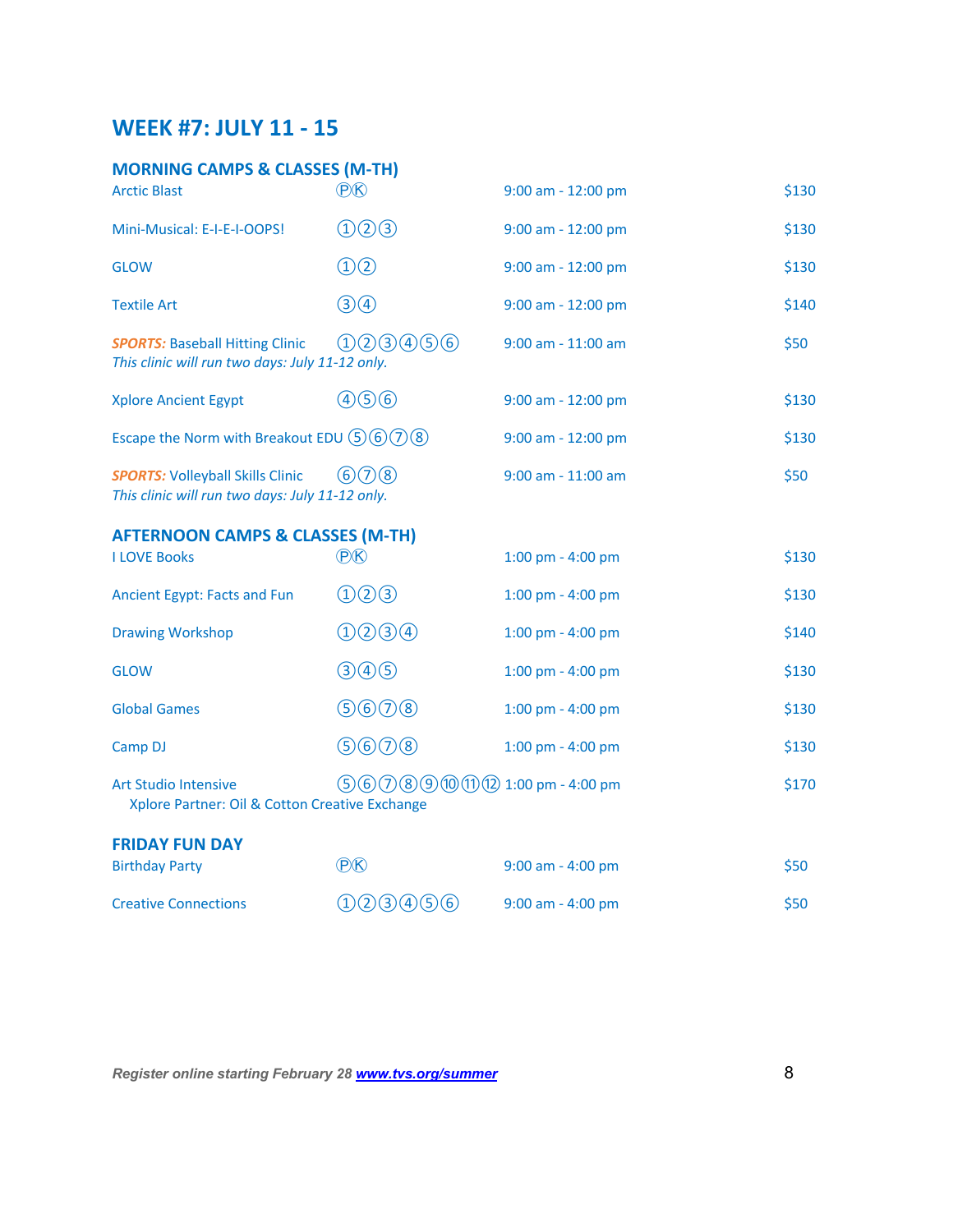## **WEEK #8: JULY 18 - 22**

| <b>FULL-DAY CAMP &amp; CLASSES (M-TH)</b>                                   |                                             |                       |       |
|-----------------------------------------------------------------------------|---------------------------------------------|-----------------------|-------|
| <b>Happy Campers: Special Edition</b>                                       | (4)(5)(6)(7)                                | $9:00$ am - 4:00 pm   | \$355 |
|                                                                             |                                             |                       |       |
| <b>MORNING CAMPS &amp; CLASSES (M-TH)</b><br><b>Nighttime Friends</b>       | (P)                                         | 9:00 am - 12:00 pm    | \$130 |
| <b>Fairy Tale Town</b>                                                      | $\mathbb{R}(\mathbb{D}(\mathbb{D}))$        | 9:00 am - 12:00 pm    | \$130 |
| <b>SPORTS: Ninja Warriors</b>                                               | $\mathcal{B}(\mathbb{D}(\mathbb{D}))$       | 9:00 am - 12:00 pm    | \$165 |
| <b>Everything Art</b><br>Xplore Partner: Oil & Cotton Creative Exchange     | $\mathcal{B}(1) \mathcal{O}(3) \mathcal{A}$ | 9:00 am - 12:00 pm    | \$170 |
| <b>Creature Creator Robotics</b><br><b>Xplore Partner: Snapology</b>        | (2)3(4)                                     | 9:00 am - 12:00 pm    | \$200 |
| <b>Block-Based Coding Lab</b>                                               | 466                                         | 9:00 am - 12:00 pm    | \$130 |
| Let's Play Cricket Y'all                                                    | 45608900002                                 | 9:00 am - 12:00 pm    | \$130 |
| <b>Puzzle Palooza</b>                                                       | 9600                                        | 9:00 am - 12:00 pm    | \$130 |
| <b>AFTERNOON CAMPS &amp; CLASSES (M-TH)</b>                                 |                                             |                       |       |
| <b>Clever Constructions</b>                                                 | $^{\circledR}$                              | 1:00 pm - 4:00 pm     | \$130 |
| <b>Movie Favorites</b><br><b>Xplore Partner: Snapology</b>                  | $\mathcal{B}(\mathbb{D}(\mathbb{D}))$       | 1:00 pm - 4:00 pm     | \$200 |
| <b>American Girl &amp; Boy</b>                                              | $\mathcal{B}(1)(2)$                         | 1:00 pm - 4:00 pm     | \$170 |
| The Nature of Art & Craft<br>Xplore Partner: Oil & Cotton Creative Exchange | (2)(3)(4)(5)(6)                             | 1:00 pm - 4:00 pm     | \$170 |
| <b>SPORTS: Ninja Warriors</b>                                               | (2)3(4)                                     | 1:00 pm - 4:00 pm     | \$165 |
| <b>Maker Lab</b>                                                            | 4(5)6                                       | $1:00$ pm - $4:00$ pm | \$130 |
| <b>Knitting Studio</b>                                                      | 9600                                        | 1:00 pm - 4:00 pm     | \$130 |
| <b>FRIDAY FUN DAY</b><br><b>Make and Play</b>                               | <b>P</b>                                    | 9:00 am - 4:00 pm     | \$50  |
| Let the Drumming Begin                                                      | $(1)$ $(2)$ $(3)$ $(4)$ $(5)$ $(6)$         | 9:00 am - 4:00 pm     | \$50  |